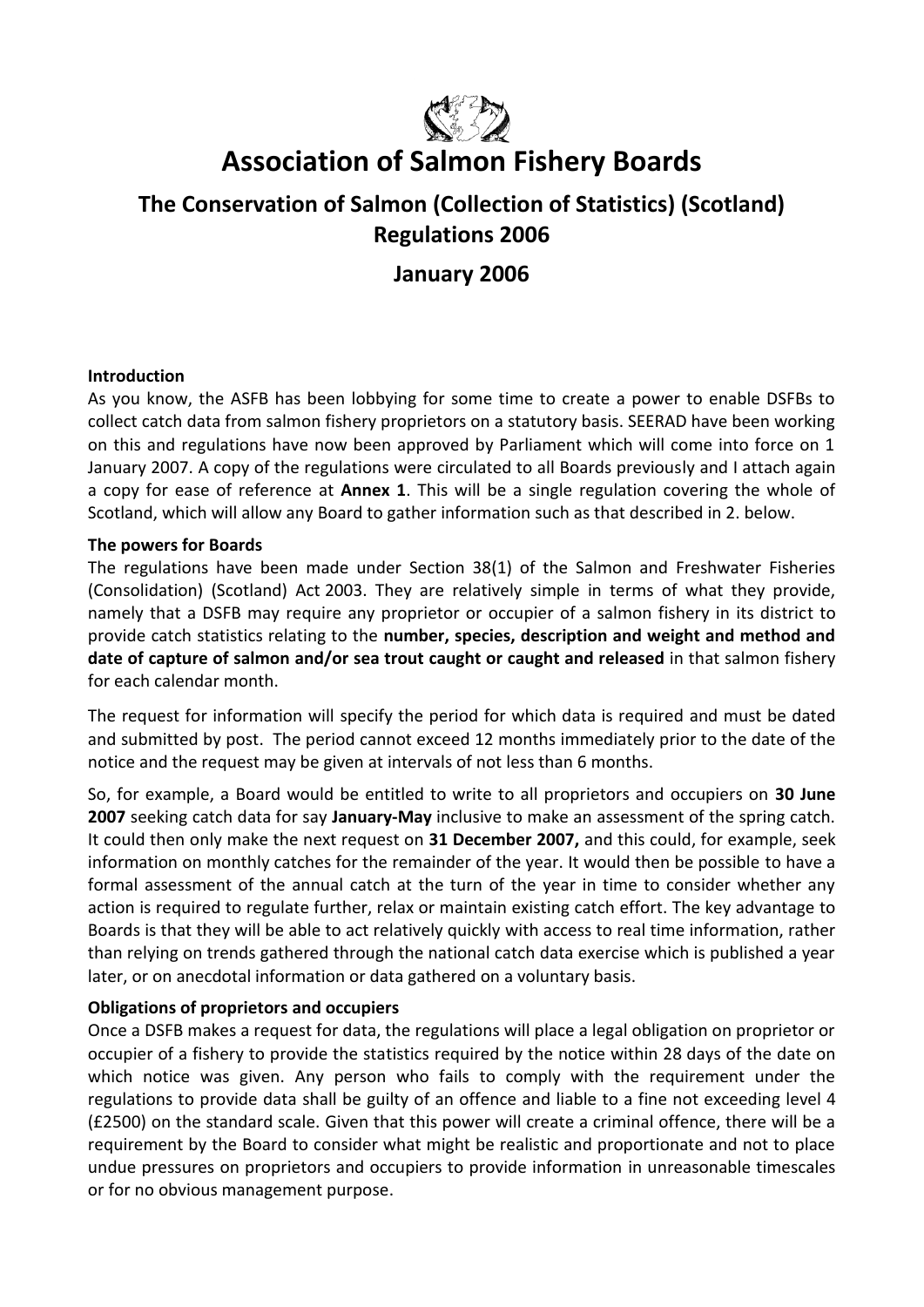## **Advice to DSFBs**

There is no obligation on Boards to use this power. However, ASFB has been lobbying hard for these powers based on the need of DSFBs for better information. It is only logical that organisations which have a statutory responsibility to manage stocks of salmon and sea trout on a river catchment basis have ready access to data such as this. Accordingly, we would expect all Boards to consider how they might use this power.

On the basis that you propose to use this power, it is strongly recommended that your DSFB should write to all proprietors in your district providing advance warning of the introduction of this power and your intention to use it. For example, if you are intending to gather data from the middle of 2007 for the first half of the year, we would suggest that you advise all proprietors early in 2007. This advance notification should only be required once and you should state your intention as to the timing of future requests (ie June and December, once yearly or otherwise).

Whilst each DSFB will have different needs based on the nature of the fisheries in their district, we feel it would be useful to maintain some degree of consistency between Boards as to how they might wish to implement and use these powers. This will be especially useful if the information needs to be aggregated nationally through the ASFB, for example we may wish to publish the catch data at intervals on the ASFB website. We therefore make some suggestions at **Annex 2** as to how a formal notice might look. This can, of course, be adapted for different requirements.

## **Potential issues for DSFBs**

Fishery Boards will be collecting data on a statutory basis and therefore it is possible that the data which is collected will be subject to various regulations relating to data collection, storage and use. We have taken legal advice on these issues and the only regulations that Boards will have to comply with are those contained within the **Data Protection Act 1998 (see below).** There are other regulations, (see **5.2** and **5.3** below), however we have been advised that DSFBs do not fall within the scope of these regulations.

## *The Data Protection Act 1998*

Requesting catch data from salmon fishery proprietors will result in the processing by the DSFB of the proprietor's or other individuals' personal data.

The Act gives an applicant a right of access to personal data which is held about themselves. Under this section, an individual is entitled to be informed by any '**data controller'** whether personal data of which that individual is the data subject are being processed by or on behalf of that data controller.

'**Personal data'** is defined as being '*data which relates to a living individual who can be identified from that data or from those data and other information which is in the possession of, or is likely to come into the possession of, the data controller'*. It includes any recorded expression of opinion by or about the individual and any recorded indication of the intentions in respect of the individual.

'**Processing**' in relation to information or data is also defined. It means '*obtaining, recording, or holding the information or data or carrying out any operation or set of operation on the information or data, including-*

- *organisation, adaptation or alteration of the information or data*
- *retrieval, consultation or use of the information or data*
- *disclosure of the information or data by transmission, dissemination or otherwise making available, or*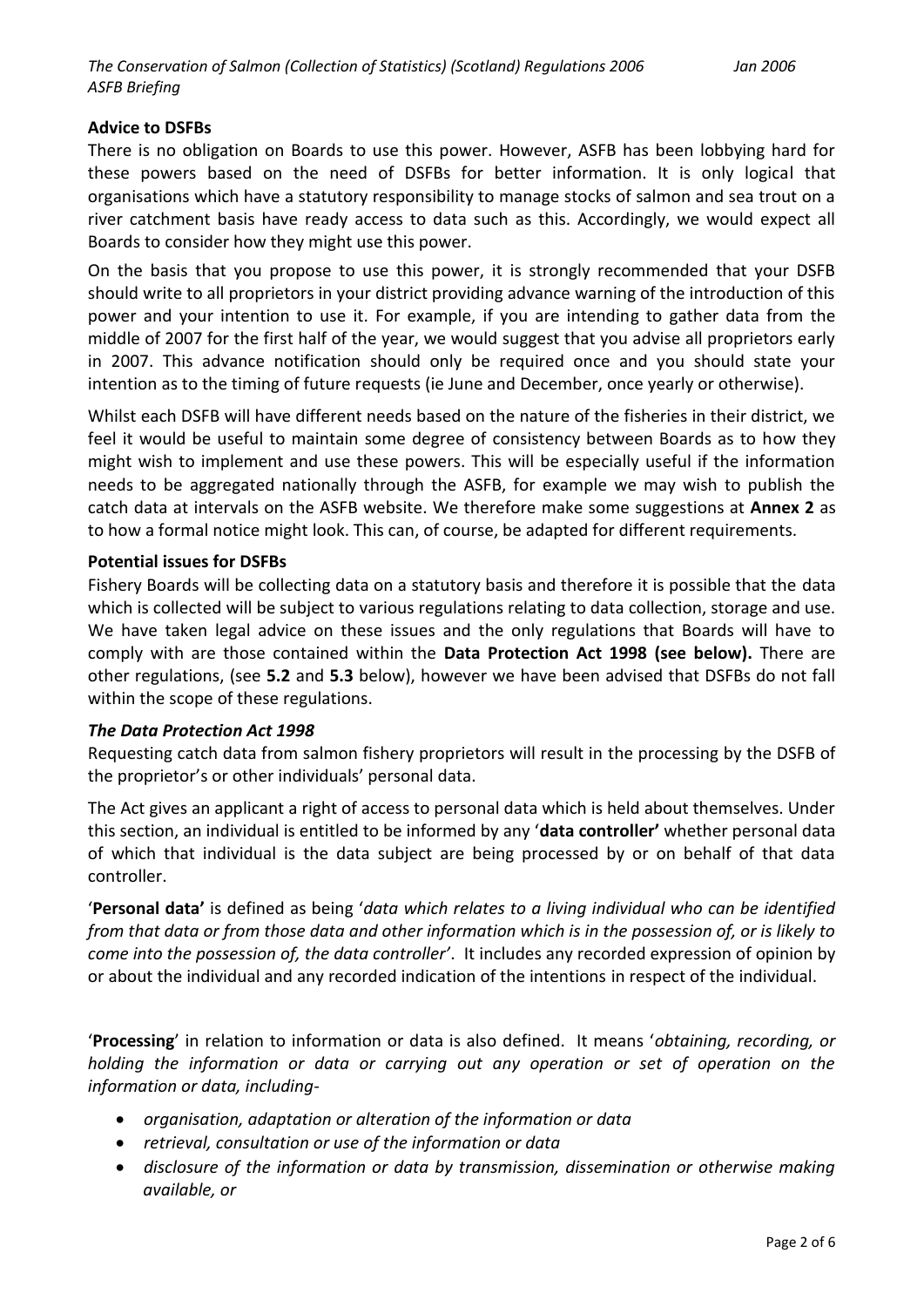*alignment, combination, blocking, erasure or destruction of the personal data.*

A '**data controller'** is defined as being a person who (either alone or jointly or in common with other persons) determines the purposes for which and the manner in which any personal data are, or are to be, processed. **To the extent that DSFBs processes an individual's personal data and carry out such processing, they will be 'data controllers' for the purposes of the Act.**

The Act makes it is an offence to process personal data without the data controller being registered with the UK Information Commissioner. DSFBs should therefore register immediately as data controllers with the Information Commissioner (if this has not already been done).

Registration is very simple and can be done online at:

[http://www.ico.gov.uk/tools\\_and\\_resources/register\\_of\\_data\\_controllers.aspx](http://www.ico.gov.uk/tools_and_resources/register_of_data_controllers.aspx)

There is an annual charge of £35.

### *Environmental Information (Scotland) Regulations 2004*

Whilst we are advised that the collection of catch statistics would constitute 'environmental information' under the provisions of these regulations, given that the DSFBs do not appear to fall within the definition of a 'Scottish public authority' for the purposes of the 2004 Regulations, these Regulations will not apply to DSFBs.

#### **Freedom of Information Acts (Scotland & UK)**

DSFBs are not listed in Schedule 1 of the above Acts, therefore they are not subject to the provisions of freedom of information.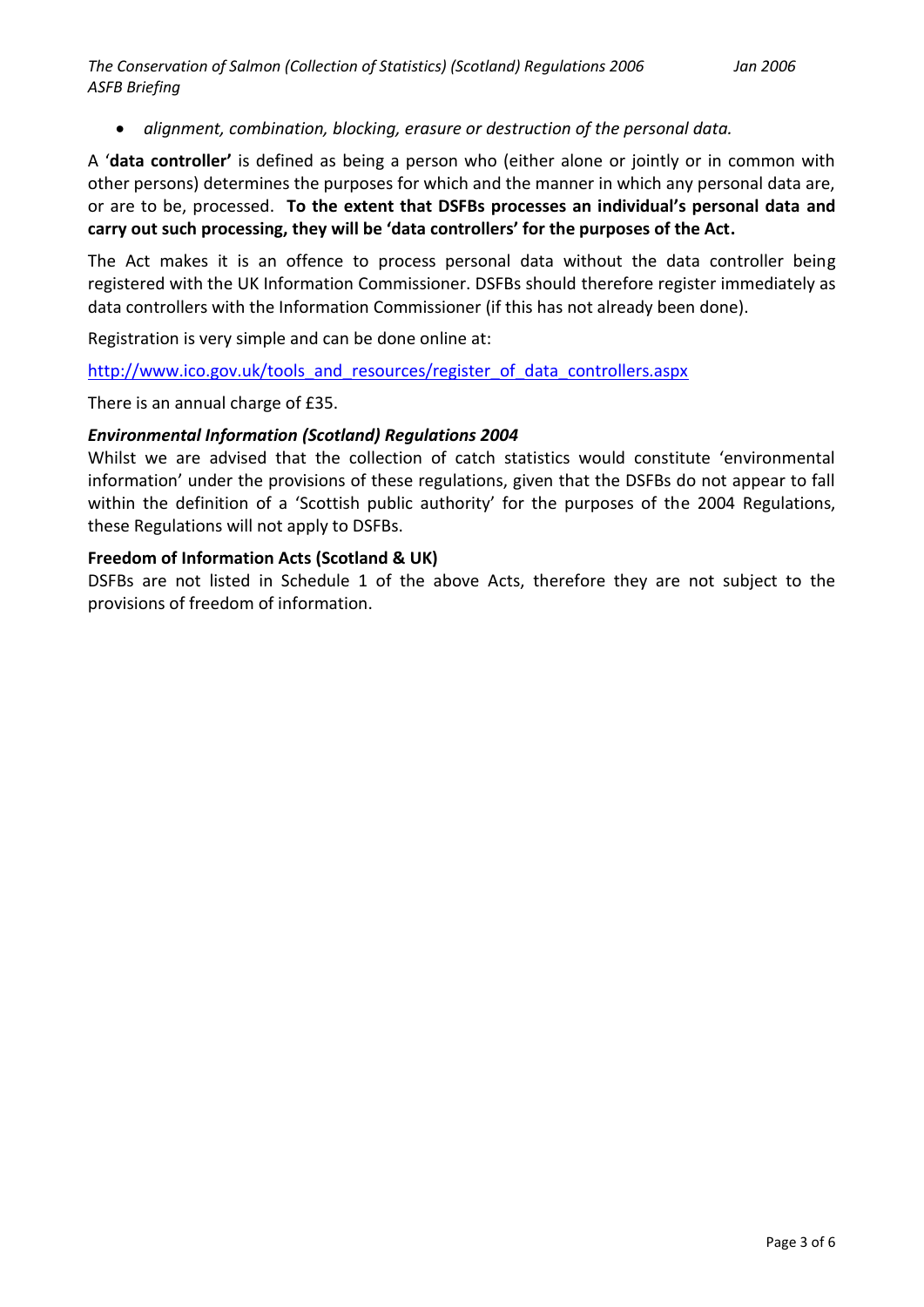#### **Annex 1.**

### **1 .** S C O T T I S H S T A T U T O R Y I N S T R U M E N T S

## **2.2006 No.**

## **3.RIVER**

## **4.SALMON AND FRESHWATER FISHERIES**

## The Conservation of Salmon (Collection of Statistics) (Scotland) Regulations 2006

*Made - - - - Laid before the Scottish Parliament Coming into force - -*

**5.**The Scottish Ministers, having had regard to representations made to them by those persons mentioned in section 38(3) of the Salmon and Freshwater Fisheries (Consolidation) (Scotland) Act 2003(**1**) and complied with all necessary procedures as required by section 38(9) of, and Schedule 1 to, that Act [and having considered representations and objections made – amend if none are received,] in exercise of the powers conferred by section  $38(1)$  and  $(5)(a)$  of, and paragraph 7(b) of Schedule 1, to that Act and of all other powers enabling them in that behalf hereby make the following Regulations:

#### **Citation and commencement**

– These Regulations may be cited as the Conservation of Salmon (Collection of Statistics) (Scotland) Regulations 2006 and shall come into force on [  $\qquad$  | 2006.

#### **Power to require information**

 $-(1)$  Subject to paragraph (2), a district salmon fishery board may by notice given by post require any proprietor or occupier of a salmon fishery situated in its district to furnish it with such statistics as it considers necessary relating to the:-

(a) number;

(b) species;

(c) description and weight; and

(d) method and date of capture

of salmon caught or caught and released in that salmon fishery in each calendar month in such period, not exceeding 12 months, immediately prior to the date on which notice was given, as is specified in the notice.

A notice under paragraph (1) may be given at intervals of not less than 6 months.

<u>.</u>

<sup>(</sup>**1**) 2003 asp 15.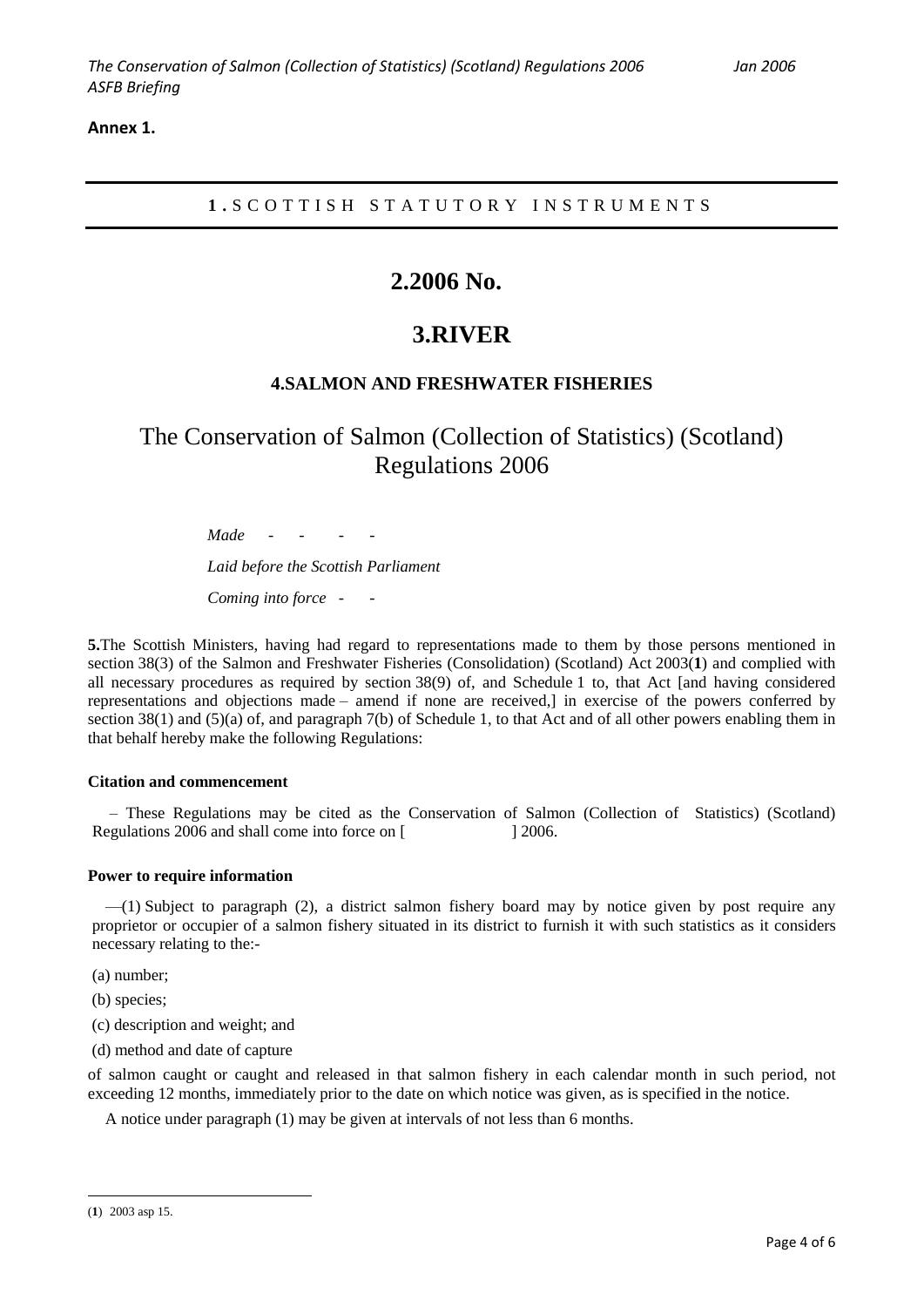#### **Compliance with a requirement under regulation 2**

A proprietor or occupier of a fishery shall furnish the statistics required by a notice given under regulation 2 within 28 days of the date on which notice was given.

A member of the Scottish Executive

St Andrew's House, Edinburgh 2006

**EXPLANATORY NOTE**

*(This note is not part of the Regulations)*

Section 38(1) of the Salmon and Freshwater Fisheries (Consolidation) (Scotland) Act 2003 ("the 2003 Act") gives Scottish Ministers powers to make regulations if they consider it necessary or expedient to do so for the conservation of salmon. "Salmon" is defined in section 69 of the 2003 Act to mean all fish of the species *Salmo salar* and migratory fish of the specicis *Salmo trutta* and commonly known as salmon and sea trout.

These Regulations allow district salmon fishery boards to require proprietors or occupiers of salmon fisheries within their district to provide them with certain statistics. This is done by notice given by post. (Regulation 2)

The statistics which proprietors or occupiers may be required to provide relate to the number, species, description, weight and method and date of catch of salmon caught or caught and released in each calendar month. The notice requiring the information will specify the period for which this information is required. The period cannot exceed 12 months immediately prior to the date of the notice. (Regulation 2(1))

There must be at least 6 months between notices given under regulation 2. (Regulation  $2(2)$ ).

Regulation 3 requires a proprietor or occupier to comply with a notice to furnish statistics within 28 days of the date notice was given. In terms of section 38(7)(b) of the 2003 Act, any person who fails to comply with the requirement under the regulations to provide the statistics shall be guilty of an offence and liable on summary conviction to a fine not exceeding level 4 on the standard scale.

Section 69 of the 2003 Act defines "district"; "district salmon fishery board"; "fishery" and "salmon fishery"; "proprietor"; "salmon" and "salmon fishery district".